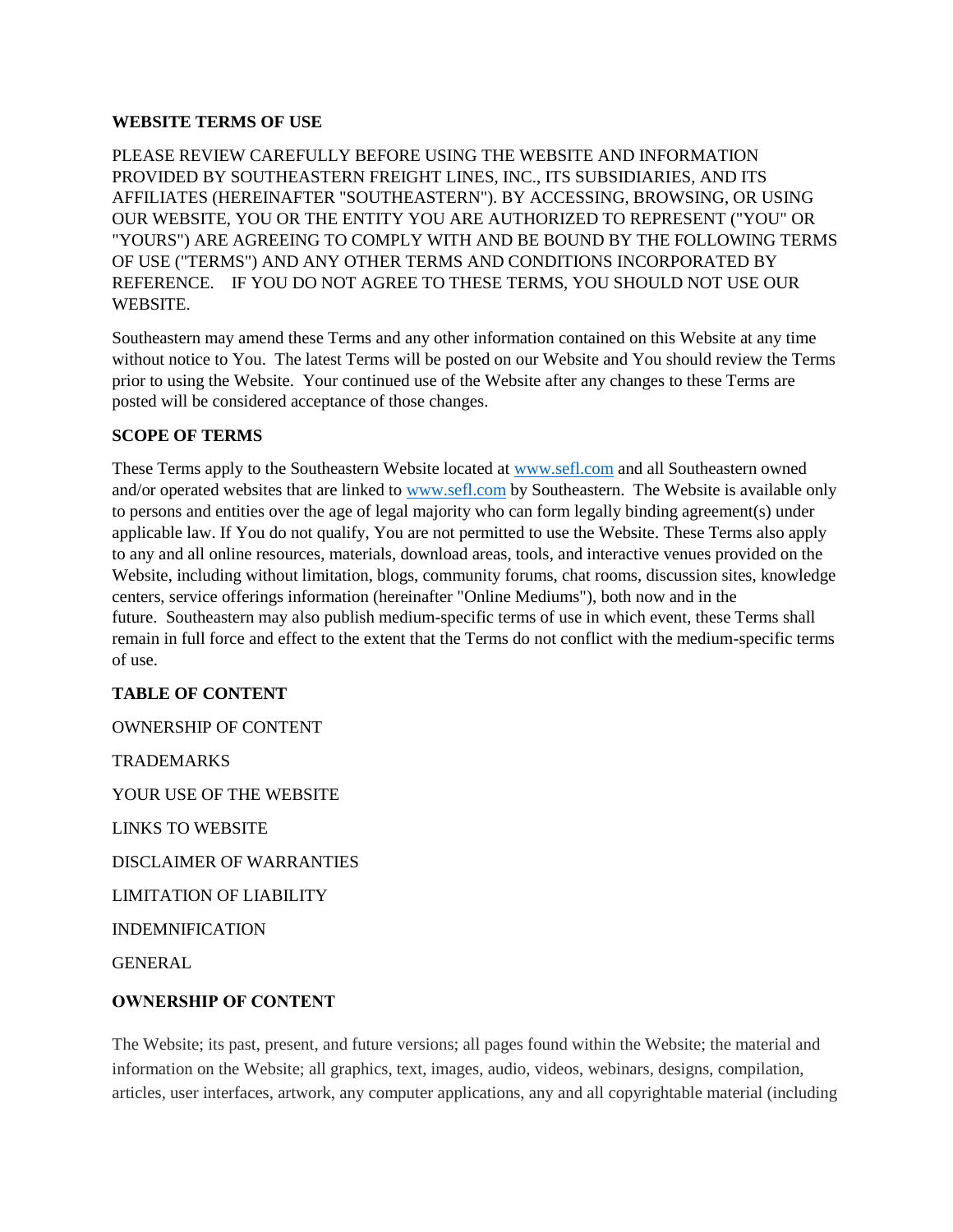source and object code) and all other materials, including without limitations the design, structure, "look and feel" and arrangement of such content contained on the Website (hereinafter "Content"); and trade names, trademarks, service marks, logos, domain names, and other distinctive brand elements, whether registered or not are owned, controlled or licensed by or to Southeastern, and are protected by intellectual property laws, including but not limited to copyright, trademark, trade dress, domain name, patent, trade secret, international treaties and other proprietary rights and unfair competition laws. In using the Website or the Content, You acknowledge and agree to abide by all applicable intellectual property laws, as well as any specific notices contained on the Website. All rights not expressly granted are reserved.

The Website and the Content may not be copied, reproduced, modified, adapted, translated, transmitted, displayed, published, posted, resold, or otherwise distributed in any way, without Southeastern's express prior written authorization. Southeastern grants You a limited, personal, nontransferable, non-sub licensable, revocable license to access and use the Website and Content only in the manner presented by Southeastern. Except for this limited license, Southeastern does not convey any interest in or to the Website, information, or data available via the Southeastern Website or any other property by permitting You to access the Website. Unauthorized use of the Website or the Content contained on or available through the Southeastern Website or any linked website may violate applicable Intellectual Property laws or other laws.

The Website, Online Mediums, and Content may contain user or third party submitted information, such as feedback and suggestions, posts or submissions, and other materials intended for review by general public, or by members of any public or private community. Southeastern does not claim ownership of the third party submitted content and shall have no obligation or liability of any kind, including without limitation errors, omissions, or damages, with respect to any such submission. Submissions are not reviewed, approved, or endorsed by Southeastern and are provided solely for convenience to Southeastern customers and users. Southeastern reserves the right to monitor, restrict access to, edit, or remove any Content available via the Online Mediums.

#### **TRADEMARKS**

The trademarks, service marks, logos, slogans and domain names (hereinafter "Marks") referenced on the Website are either common-law service marks, trademarks or registered service marks, or trademarks of Southeastern Freight Lines, Inc., or its subsidiaries and are protected by trademark laws in the United States and other countries, and international laws and treaties. Other names of actual companies and products mentioned on the Website may be the trademarks of their respective owners and reference to them does not suggest sponsorship, endorsement, or association with Southeastern. Nothing contained on the Website should be construed as granting, by implication or otherwise, any license or right to use any Marks displayed on the Website. You are not permitted to use any Marks displayed on the Website, metatags or any other "hidden text" utilizing Marks of Southeastern and its licensors, without prior written permission of Southeastern or such third party who may own the Mark.

#### **YOUR USE OF THE WEBSITE**

Restrictions on Use of the Website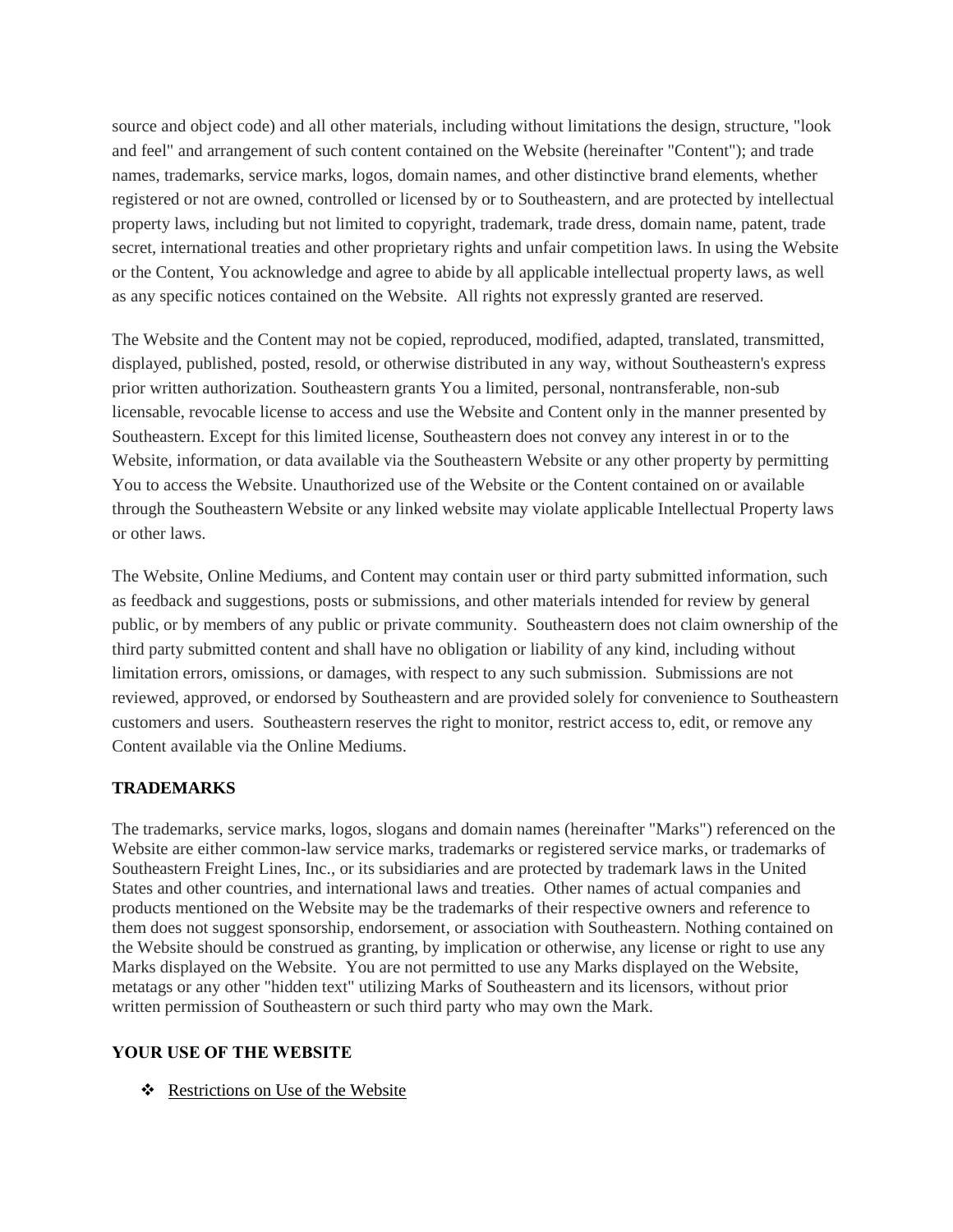In addition to other restrictions set forth in these Terms, You agree that:

- a) You shall not disguise the origin of information transmitted through the Website.
- b) You will not place false or misleading information on the Website.
- c) You will not use or access any service, information, application, or software available via the Website in a manner not expressly permitted by Southeastern.
- d) You will not input or upload to the Website any information which contains viruses, Trojan horses, worms, time bombs, or other computer programming routines that are intended to damage, interfere with, intercept or expropriate any system, the Website or information.
- e) You may not use or access the Website or services provided on the Website in any way that adversely affects the performance or function of the Website, Online Mediums, or Content or interferes with the ability of authorized parties to access the Website or services.
- Your Purchase of Services

Specific terms and conditions apply to Your purchase of services from Southeastern and to specific portions or features of the Website. Southeastern's obligations with regard to its services offered on the Website are governed solely by such terms and conditions and nothing contained on the Website or in these Terms shall be construed to alter services specific terms and conditions.

#### Access to Shipping Related Information Through the Website

Your use and access of the shipping related information is subject to the following terms:

- a) Shipping related information is derived from Southeastern's systems used to provide tracking, transit time, locations, address validation and other functions and information related to a shipment. The shipping related information gained from such systems are to be used by You solely in connection with items shipped by or to You or on Your behalf and for no other purpose.
- b) You are authorized to use shipping related information solely to track shipments tendered by or for You to Southeastern for delivery and for no other purpose. Without limitation, You are not authorized to make such shipping related information available on any website or otherwise reproduce, distribute, copy, store, use or sell the shipping related information for commercial gain. This is a personal service, thus Your right to use the shipping related information is nonassignable. Any access or use that is inconsistent with these terms is unauthorized and strictly prohibited.
- c) Any use in connection with automated inquiry devices, robots, or repetitive data gathering and extraction tools, routines, scripts or other mechanisms with similar functionality is expressly prohibited.
- d) You represent and warrant that any information You provide through the Website or services is and will remain accurate and complete, and that You will maintain and update such information as needed.
- e) With respect to any individual whose personal information is provided by You to Southeastern through the Website and services, You represent to Southeastern that You have the authority to provide such information and that You have provided all necessary notice and obtained all necessary consents for the processing of such information contemplated by the services You are using. [\[Privacy Notice\]](https://www.sefl.com/vspdfdocs/SEFLPrivacyNotice.pdf)
- Password Protected Areas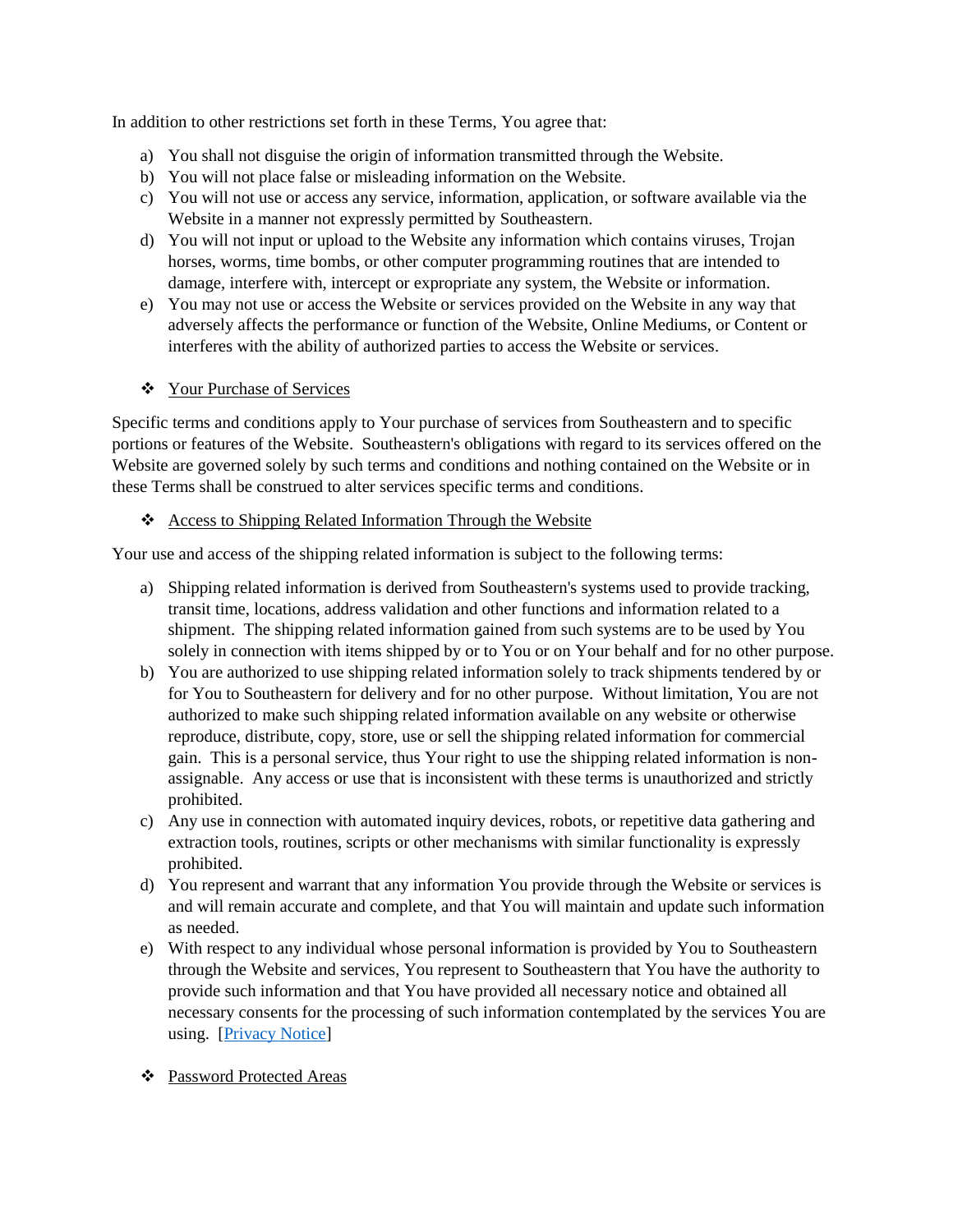Certain areas of the Website are password protected. Access to and use of password protected areas is restricted to authorized users only. You agree that You: (i) will provide current, complete, and accurate identification, contact and other information about You as You may be prompted; (ii) are responsible to maintain, keep current and update any registration data and other information You provide to Southeastern; (iii) are entirely responsible for maintaining the security of your password, identification and account and for any and all activity that occurs under your account; and (iv) will notify Southeastern immediately of any unauthorized access or use of your account or password or any other breach of security. You understand that any person with your password will be able to access your account and any registration data, including, without limitation access to servers and applications accessible through your account. You accept sole risk of unauthorized access to your account. Southeastern will not be liable to You for any loss You may incur as a result of someone else using your password or account with or without your knowledge. You may be held liable for losses incurred by Southeastern or any other user or visitor to the Website due to someone else using your password or account. You may not use anyone else's account at any time, without the permission of the account holder.

### **LINKS TO WEBSITE**

#### **❖** To Third-Party Websites

The Website may contain links to third-party websites and resources (collectively "Linked Sites"). These Linked Sites are provided solely as a convenience to You and not as an endorsement by Southeastern of the content on such Linked Sites. Southeastern makes no representations or warranties regarding the correctness, accuracy, performance, or quality of any content, software, service, or application found at any Linked Site. Southeastern is not responsible for the availability of the Linked Sites or the content or activities of such sites. If You decide to access Linked Sites, You do so at Your own risk. In addition, Your use of Linked Sites is subject to any applicable policies and terms and conditions of use, including but not limited to, the Linked Site's privacy policy.

#### To Southeastern's Website

Linking to any page of the Website other than to [http://www.sefl.com](http://www.sefl.com/) through a plain text link is strictly prohibited in the absence of a separate linking agreement with Southeastern. Any website or other device that links t[o http://www.sefl.com](http://www.sefl.com/) or any page available therein is prohibited from (a) replicating Content, (b) using a browser or border environment around the Content, (c) implying in any fashion that Southeastern or any of its affiliates are endorsing it or its products, (d) misrepresenting any state of facts, including its relationship with Southeastern or any of its affiliates, (e) presenting false information about Southeastern services, and (f) using any logo or mark of Southeastern or any of its affiliates without express written permission from Southeastern.

### **DISCLAIMER OF WARRANTIES**

SOUTHEASTERN MAKES NO REPRESENTATIONS ABOUT THE RESULTS TO BE OBTAINED FROM USING THE WEBSITE, SYSTEMS, INFORMATION, SERVICES, OR CONTENT. THE WEBSITE, SYSTEMS, INFORMATION, SERVICES, AND CONTENT ARE PROVIDED ON AN "AS IS" BASIS. SOUTHEASTERN, ITS LICENSORS, AND ITS SUPPLIERS, TO THE FULLEST EXTENT PERMITTED BY LAW, DISCLAIM ALL WARRANTIES, EITHER EXPRESS OR IMPLIED, STATUTORY OR OTHERWISE, INCLUDING BUT NOT LIMITED TO THE IMPLIED WARRANTIES OF MERCHANTABILITY, NON-INFRINGEMENT OF THIRD PARTIES' RIGHTS, AND FITNESS FOR A PARTICULAR PURPOSE. SOUTHEASTERN AND ITS AFFILIATES, LICENSORS, AND SUPPLIERS MAKE NO REPRESENTATIONS OR WARRANTIES ABOUT THE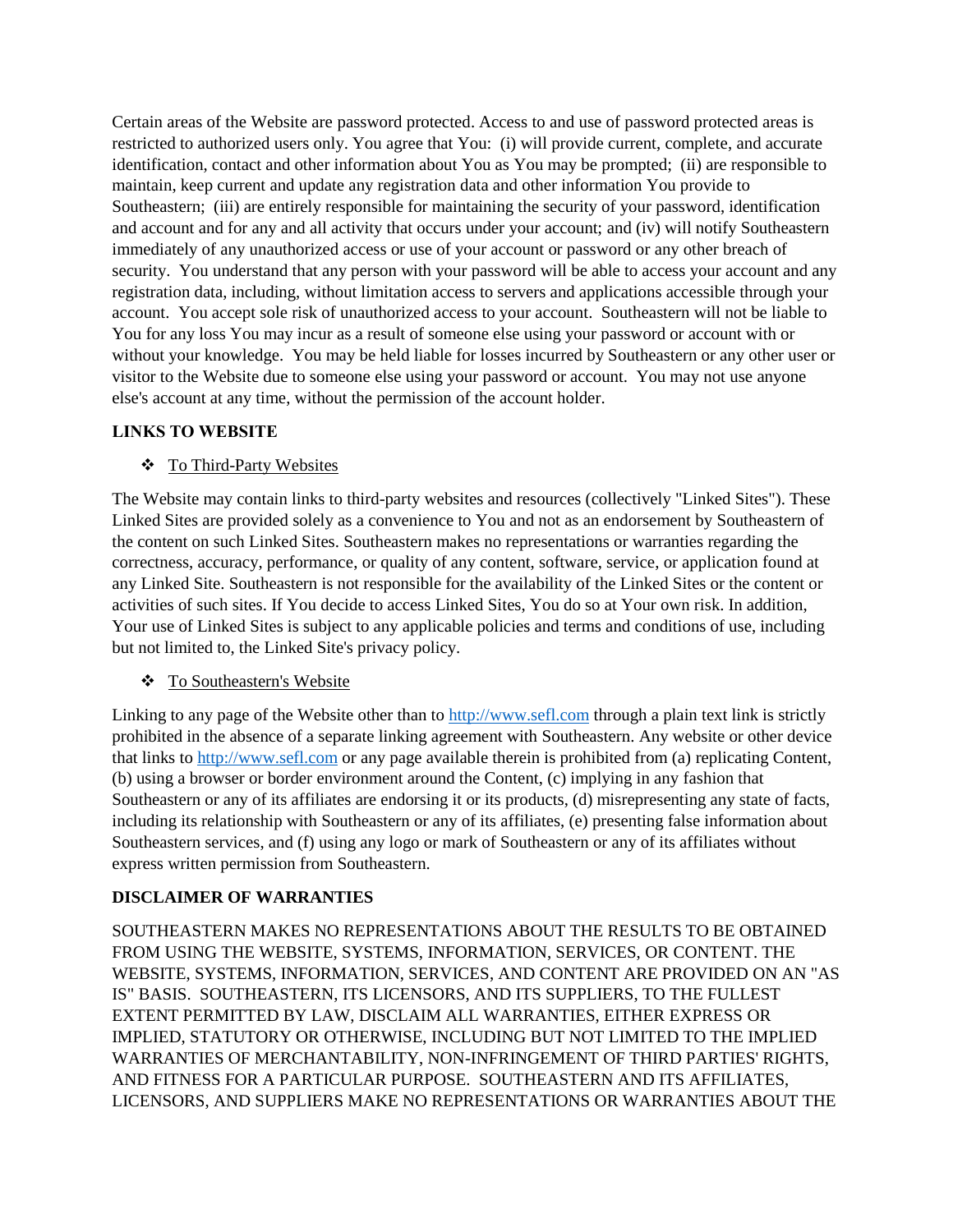ACCURACY, COMPLETENESS, SECURITY OR TIMELINESS OF THE CONTENT, INFORMATION, OR SERVICES PROVIDED ON OR THROUGH THE USE OF THE WEBSITE. NO INFORMATION OBTAINED BY YOU FROM THE WEBSITE SHALL CREATE ANY WARRANTY NOT EXPRESSLY STATED BY SOUTHEASTERN IN THESE TERMS OF USE.

SOME JURISDICTIONS DO NOT ALLOW LIMITATIONS ON IMPLIED WARRANTY, SO THE LIMITATIONS AND EXCLUSIONS IN THIS SECTION MAY NOT APPLY TO YOU. IF YOU ARE DEALING AS A CONSUMER, YOUR STATUTORY RIGHTS THAT CANNOT BE WAIVED, IF ANY, ARE NOT AFFECTED BY THESE PROVISIONS. YOU AGREE AND ACKNOWLEDGE THAT THE LIMITATIONS AND EXCLUSIONS OF LIABILITY AND WARRANTY PROVIDED IN THESE TERMS OF USE ARE FAIR AND REASONABLE.

## **LIMITATION OF LIABILITY**

TO THE EXTENT PERMITTED BY APPLICABLE LAW AND TO THE EXTENT THAT SOUTHEASTERN IS OTHERWISE FOUND RESPONSIBLE FOR ANY DAMAGES, SOUTHEASTERN IS RESPONSIBLE FOR ACTUAL DAMAGES ONLY. TO THE EXTENT PERMITTED BY LAW, IN NO EVENT SHALL SOUTHEASTERN, ITS AFFILIATES, ITS LICENSORS, ITS SUPPLIERS, OR ANY THIRD PARTIES MENTIONED ON THE WEBSITE BE LIABLE FOR ANY INCIDENTAL, INDIRECT, EXEMPLARY, PUNITIVE AND CONSEQUENTIAL DAMAGES, LOST PROFITS, OR DAMAGES RESULTING FROM LOST DATA OR BUSINESS INTERRUPTION RESULTING FROM THE USE OF OR INABILITY TO USE THE WEBSITE, SYSTEMS, INFORMATION, SERVICES OR CONTENT WHETHER BASED ON WARRANTY, CONTRACT, TORT, DELICT, OR ANY OTHER LEGAL THEORY, AND WHETHER OR NOT SOUTHEASTERN IS ADVISED OF THE POSSIBILITY OF SUCH DAMAGES. TO THE EXTENT PERMITTED BY LAW, THE REMEDIES STATED FOR YOU IN THESE TERMS OF USE ARE EXCLUSIVE AND ARE LIMITED TO THOSE EXPRESSLY PROVIDED FOR IN THESE TERMS OF USE.

## **INDEMNIFICATION**

You agree to indemnify and hold Southeastern, its subsidiaries, affiliates, shareholders, officers, directors, agents, employees and representatives, and Southeastern Licensors, their subsidiaries, affiliates, shareholders, officers, directors, agents, employees and representatives harmless from any claims and demands, including reasonable attorneys' fees, made by any third party arising from or relating to: (i) Your use of and access to the Website, Online Mediums, and Content; (ii) content You submit, post, transmit or otherwise make available via the Website and Online Mediums; (iii) Your violation of these Terms or Website specific Terms and Conditions. This indemnification obligation will survive the termination of your Southeastern account or these Terms.

### **GENERAL**

The Terms constitute the entire agreement between You and Southeastern relating to Your use of and access to the Website and Online Mediums and Content. You may also be subject to Online Medium or Content specific terms of use. South Carolina law and U.S. federal law shall govern any action related to the Terms and Your use of the Online Mediums and Content, without regard to the choice of law rules. In any dispute between You and Southeastern, You agree to submit to personal and exclusive jurisdiction of the courts located in Richland County, South Carolina, United States. In the event of any violations of the Terms, Southeastern reserves the right to disable Your access to the Online Mediums and Content and seek all remedies available by law and in equity. You may preserve these Terms in written form by